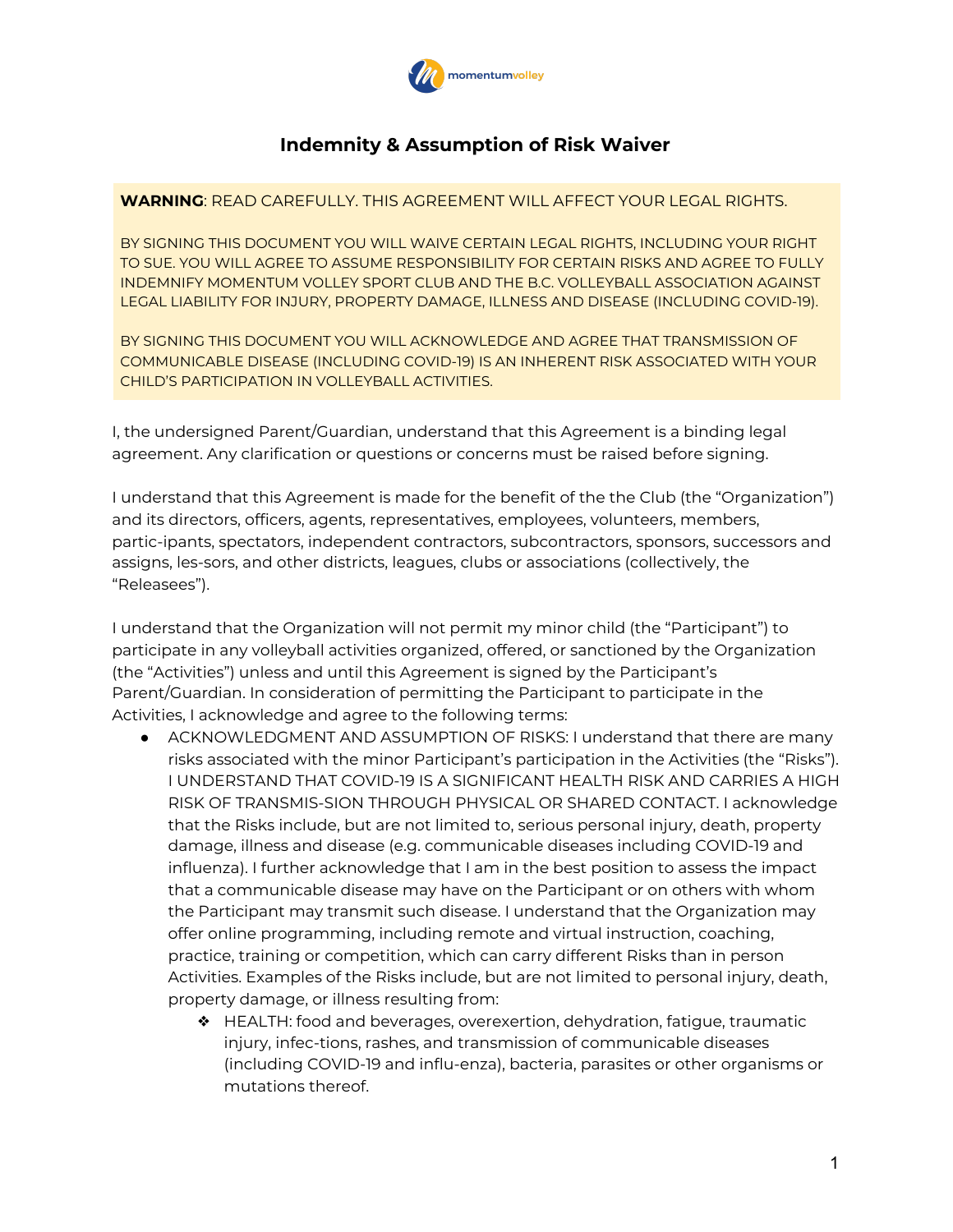

- ❖ CONDUCT: the Participant's conduct and conduct of other persons, including any physical altercation between persons.
- ❖ PREMISES: defective, dangerous or unsafe condition of the facilities; falls; collisions with objects, walls, equipment or persons; dangerous, unsafe, or irregular conditions on the field of play or other surfaces; extreme weather conditions; and travel to and from premises.
- ❖ EQUIPMENT: mechanical failure of the equipment; negligent design or manufacture of the equipment; the provision of or the failure by the Releasees to provide any warnings, direc-tions, instructions or guidance as to the use of the equipment; failure to use or operate the equipment within the Participant's ability.

I FREELY ACCEPT AND FULLY ASSUME RESPONSIBILITY FOR THE RISKS. The Participant is being registered and participating in the Activities voluntarily and willingly.

Signature of Parent/Guardian: \_

Waiver of Claims and Release of Liability: I, the undersigned Parent/Guardian, hereby agree as follows:

- ❖ I hereby waive any and all claims that I have or may have in the future against the Releasees in connection with the Participant's participation in the Activities; and
- ❖ I hereby release and forever discharge the Releasees from any and all liability for all loss, damage, expense, injury, death, property damage, illness or disease (e.g. communicable diseases including COVID-19 and influenza) that the Participant, I, my executors or admin-istrators, or any other third party may suffer as a result of the Participant's participation in the Activities due to any cause whatsoever, whether arising from the NEGLIGENCE of the Releasees, breach of any statutory or other duty (including but not limited to the *Occupiers Liability Act*, R.S.B.C. 1996, c. 303), breach of contract, mistake or error of judgment of the Releasees, or otherwise.

INDEMNITY: I hereby agree to indemnify and hold harmless the Releasees from any and all damages, loss or expense (including legal costs) of any kind resulting from any and all claims, demands, causes of action of any kind whatsoever including those involving negligence on the part of the Releasees arising out of or connected with the Par-ticipant's preparation for or participation in, or both, or travel to or from any of the activities, events and programs of the Releasees.

- REPRESENTATIONS: I am not relying on any oral, visual or written representations or state-ments made by the Releasees with respect to the safety of the Activities other than what is set forth in this Agreement.
- JURISDICTION: I agree that this Agreement and all terms contained within are governed by the laws of the Province of British Columbia. I hereby irrevocably submit